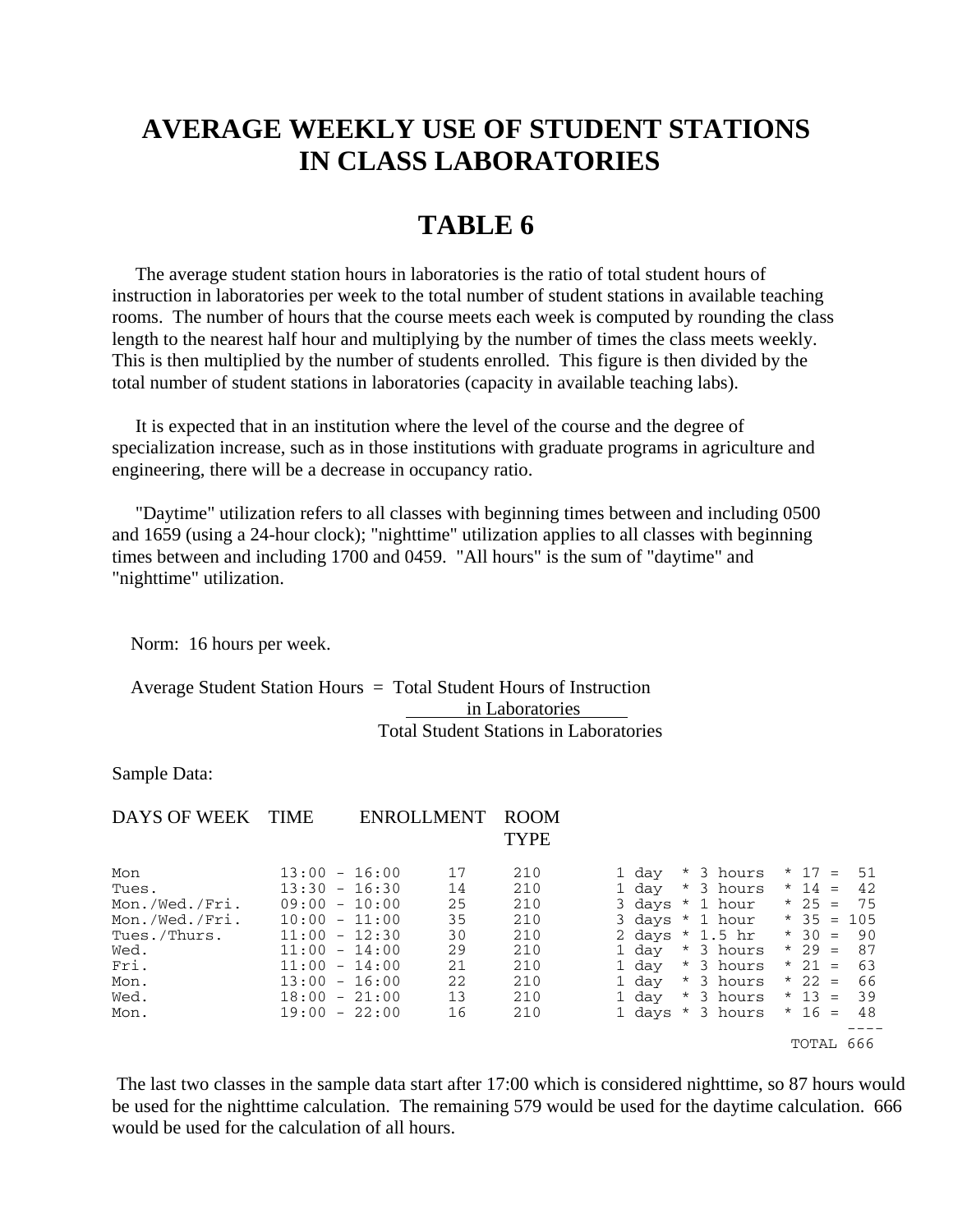| Daytime Student Hours in Class Laboratories = 579     |          |          |
|-------------------------------------------------------|----------|----------|
| Total Student Stations in Class Laboratories $= 2457$ | -------- | $=.2356$ |
| Nighttime Student Hours in Class Laboratories $=$     | 87       | $=.0354$ |
| Total Student Stations in Class Laboratories $= 2457$ |          |          |
| Total Student Hours in Class Laboratories<br>$=$      | 666      | $=.2710$ |
| Total Student Stations in Class Laboratories $= 2457$ |          |          |

The report for one institution would look like this:

|             | FTE. |             | <b>Stations</b> | No. of Daytime Nighttime All Hours |       |
|-------------|------|-------------|-----------------|------------------------------------|-------|
| Institution |      | 5,411 2,457 | .2356           | .0354                              | .2710 |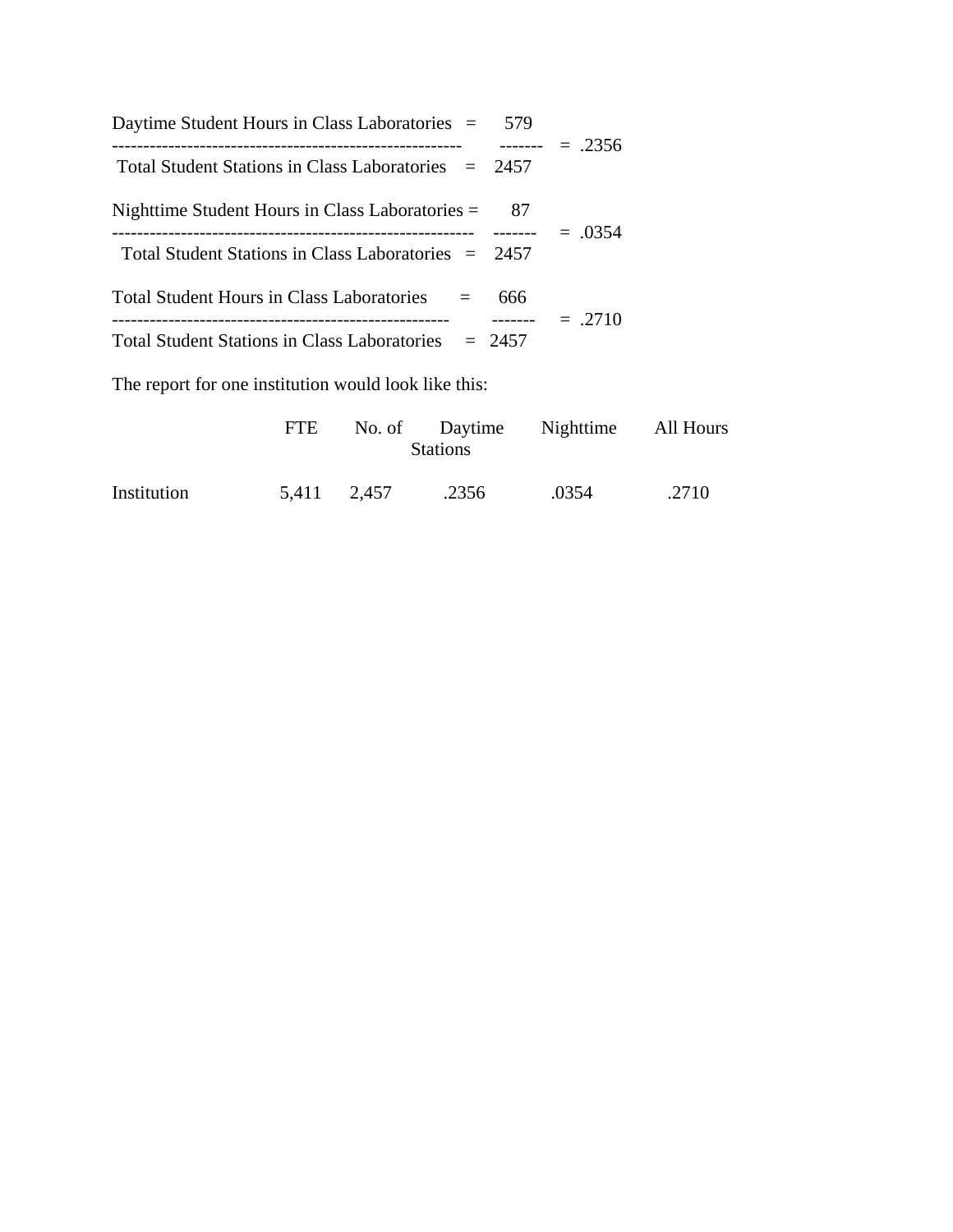## **TABLE 6 AVERAGE WEEKLY USE OF STUDENT STATIONS IN CLASS LABORATORIES**

|                                         |            | <b>NUMBER</b><br><b>OF</b> |                |                  | <b>ALL HOURS</b> |                 |                 |                 |       |  |
|-----------------------------------------|------------|----------------------------|----------------|------------------|------------------|-----------------|-----------------|-----------------|-------|--|
| <b>INSTITUTION</b>                      |            | <b>STATIONS</b>            | <b>DAYTIME</b> | <b>NIGHTTIME</b> | 2008             | 2007            | 2006            | 2005            | 2004  |  |
| PUBLIC FOUR YEAR INSTITUTIONS           | <b>FTE</b> |                            |                |                  |                  |                 |                 |                 |       |  |
| <b>Grambling State University</b>       | 4,550      | 1,998                      | 3.1            | 0.3              | 3.5              | 3.6             | 4.8             | 4.0             | 4.3   |  |
| Louisiana Tech University               | 9,036      | 2,741                      | 5.6            | 0.0              | 5.6              | 4.7             | 5.4             | 5.8             | 9.7   |  |
| <b>McNeese State University</b>         | 7,191      | 2,067                      | 5.8            | 0.9              | 6.8              | 8.6             | 10.1            | 8.3             | 7.2   |  |
| <b>Nicholls State University</b>        | 5,940      | 2,441                      | 5.4            | 0.3              | 5.7              | 7.1             | 7.2             | 7.4             | 6.5   |  |
| University of Louisiana in Monroe       | 7,215      | 1,496                      | 6.3            | 0.6              | 7.0              | 7.2             | 6.4             | 1.3             | 7.9   |  |
| Northwestern State University           | 7,063      | 3,971                      | 4.3            | 0.5              | 4.8              | 5.6             | 5.4             | 7.2             | 8.3   |  |
| Southeastern Louisiana University       | 12,746     | 2,679                      | 9.9            | 0.5              | 10.5             | 10.4            | 13.0            | 11.7            | 9.4   |  |
| University of Louisiana in Lafayette    | 14,186     | 2,748                      | 5.8            | 0.8              | 6.6              | 6.7             | 8.0             | 8.2             | 8.5   |  |
| LSU at Alexandria                       | 1,869      | 601                        | 4.2            | 0.4              | 4.7              | 5.3             | 6.8             | 6.0             | 7.2   |  |
| LSU-A&M (Including Ag. & Law)           | 26,945     | 5,808                      | 5.7            | 0.5              | 6.2              | 7.9             | 13.0            | 10.4            | 11.8  |  |
| LSU in Shreveport                       | 2,847      | 1,205                      | 4.2            | 0.5              | 4.8              | 4.9             | 5.8             | 5.8             | 5.2   |  |
| University of New Orleans               | 8,824      | 1,834                      | 4.5            | 0.7              | 5.2              | 5.2             | 5.9             | $\star\star$    | $***$ |  |
| Southern University A&M                 | 7,513      | 2,736                      | 5.2            | 0.7              | 6.0              | 5.7             | 6.5             | 8.8             | 9.1   |  |
| Southern University at New Orleans      | 2,434      | 0                          | $0.0\,$        | $0.0\,$          | $^{\star\star}$  | $^{\star\star}$ | $^{\star\star}$ | $^{\star\star}$ | 7.6   |  |
| <b>PUBLIC TWO YEAR INSTITUTIONS</b>     |            |                            |                |                  |                  |                 |                 |                 |       |  |
| <b>LSU</b> at Eunice                    | 1,990      | 459                        | 6.2            | 0.1              | 6.4              | 6.0             | 6.8             | 6.2             | 6.7   |  |
| Southern University at Shreveport       | 1,672      | 534                        | 6.1            | 1.4              | 7.5              | 6.8             | 5.7             | 4.0             | 10.0  |  |
| <b>Baton Rouge Community College</b>    | 5,026      | 941                        | 13.7           | 3.1              | 16.8             | 17.0            | 15.3            | 12.1            | 8.1   |  |
| <b>Bossier Parish Community College</b> | 3,203      | 513                        | 8.6            | 2.8              | 11.4             | 10.5            | $\star\star$    | $^{\star\star}$ | $***$ |  |
| Delgado Community College               | 9,090      | 3,108                      | 5.5            | 1.1              | 6.6              | 6.0             | 5.3             | $\star\star$    | 8.5   |  |
| <b>Nunez Community College</b>          | 894        | 856                        | 0.8            | 0.6              | 1.4              | 9.0             | 3.8             | $^{\star\star}$ | 12.5  |  |
| <b>River Parishes Community College</b> | 727        | 32.0                       | 9.9            | 0.9              | 10.8             | 15.1            | $^{\star\star}$ | $\star\star$    | $***$ |  |
| South Louisiana Community College       | 2,003      | 346                        | 12.1           | 2.6              | 14.8             | 13.2            | 10.6            | 6.1             | 11.2  |  |
| Louisiana Delta Community College       | 1,032      | 0.0                        | $***$          | $\star\star$     | $^{\star\star}$  | $***$           | $***$           | $\star\star$    | $***$ |  |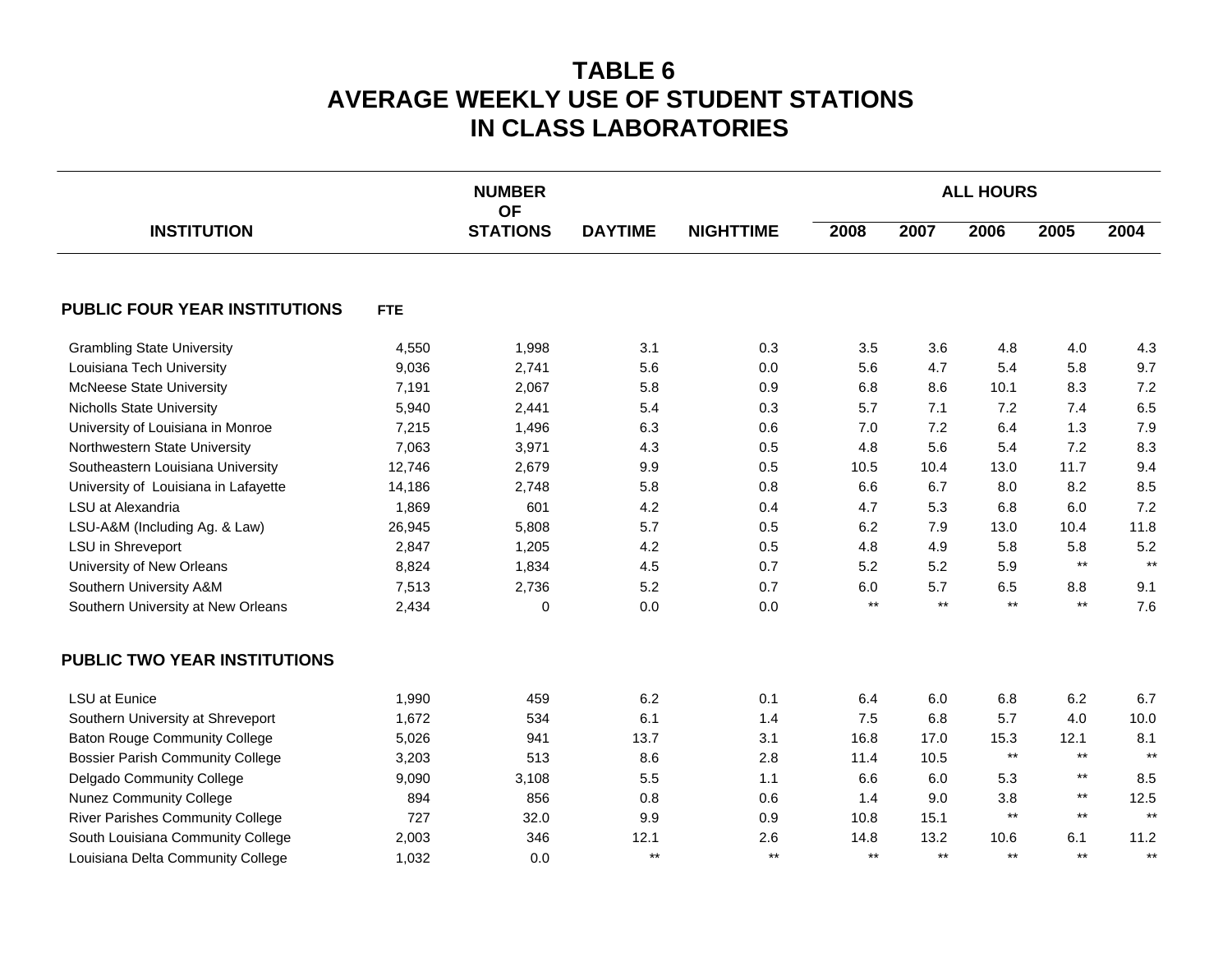| L.T.C. Fletcher             | 927          | 432          | 32.9            | 0.8             | 33.7         | 18.1            | 27.4         | 11.4            | 16.3    |
|-----------------------------|--------------|--------------|-----------------|-----------------|--------------|-----------------|--------------|-----------------|---------|
| L.T.C. Sowela               | 1,361        | 917          | 20.0            | 0.9             | 20.9         | 6.2             | 5.3          | $***$           | 8.0     |
| <b>LTC Campuses</b>         |              |              |                 |                 |              |                 |              |                 |         |
| LTC - Acadian               | 181          | 373          | 39.0            | 0.0             | 39.0         | 21.2            | 25.5         | 13.2            | 26.3    |
| LTC - Alexandria            | 347          | 459          | 12.6            | $1.0$           | 13.7         | 26.9            | 0.0          | 1.5             | 5.5     |
| LTC - Ascension             | 230          | 170          | 17.1            | 1.8             | 19.0         | 8.5             | 15.2         | 44.3            | 9.2     |
| LTC - Avoyelles             | 273          | 112          | 74.4            | $0.0\,$         | 74.4         | 64.2            | 14.0         | 11.4            | 13.8    |
| LTC - Bastrop               | 163          | 195          | 39.7            | 0.0             | 39.7         | 29.1            | 32.2         | 21.7            | 25.4    |
| LTC - Baton Rouge           | 974          | 863          | 29.5            | $0.2\,$         | 29.7         | 23.8            | 15.3         | 10.2            | 28.5    |
| LTC - Charles B. Coreil     | 229          | $\mathbf 0$  | 0.0             | 0.0             | 0.0          | 48.4            | 0.0          | 0.0             | 0.0     |
| LTC - Delta Ouachita        | 470          | 160          | 62.1            | 3.7             | 65.8         | 69.1            | 24.1         | 13.5            | 23.9    |
| LTC - Evangeline            | 192          | 79           | 10.9            | 0.0             | 10.9         | 26.6            | 0.0          | 45.9            | 12.9    |
| LTC - Florida Parishes      | 312          | 146          | 38.3            | 0.9             | 39.2         | 19.0            | 32.0         | 34.4            | 11.4    |
| LTC - Folkes                | 734          | 57           | $0.0\,$         | 0.0             | 0.0          | 0.0             | 0.0          | 9.5             | 0.0     |
| LTC - Gulf Area             | 299          | 435          | 28.5            | 0.0             | 28.5         | 15.9            | 5.2          | 16.5            | 11.5    |
| LTC - Hammond               | 239          | 363          | 71.6            | 0.1             | 71.8         | 57.1            | 68.7         | 43.6            | 35.7    |
| LTC - Huey P. Long          | 156          | 237          | 46.8            | 0.0             | 46.8         | 35.2            | 0.0          | 15.4            | 33.2    |
| LTC - Jefferson             | 460          | 331          | 1.0             | 0.7             | 1.8          | 40.4            | 11.6         | $\star\star$    | 12.2    |
| LTC - Jumonville            | 112          | 127          | 0.4             | 0.8             | 1.2          | 1.6             | 14.5         | 12.4            | 2.9     |
| LTC - Lafayette             | 761          | 911          | 36.3            | 0.6             | 37.0         | 33.3            | 26.6         | 18.6            | 21.5    |
| LTC - Lafourche             | 232          | 270          | 31.9            | 0.5             | 32.4         | 39.9            | 43.6         | 27.7            | 43.5    |
| LTC - Lamar Salter          | 218          | 282          | 26.2            | $0.0\,$         | 26.2         | 26.4            | 28.4         | 14.8            | 17.6    |
| LTC - Mansfield             | 150          | 116          | 17.1            | 0.0             | 17.1         | 4.0             | 6.5          | 2.9             | 6.0     |
| LTC - Morgan Smith          | 100          | 120          | 38.0            | 0.0             | 38.0         | 30.2            | 34.6         | 26.5            | 30.1    |
| LTC - Natchitoches          | 201          | $\mathbf 0$  | $0.0\,$         | 0.0             | 0.0          | 0.0             | 0.0          | 11.3            | 33.3    |
| <b>LTC - North Central</b>  | 89           | 179          | 4.8             | $0.0\,$         | 4.9          | 27.2            | 19.9         | 24.0            | 22.0    |
| LTC - Northeast             | 171          | 170          | 14.9            | 1.5             | 16.4         | 19.6            | 19.6         | 30.4            | 20.0    |
| LTC - Northwest             | 573          | 175          | 78.5            | 0.5             | 79.0         | 56.9            | 10.0         | 18.8            | 23.0    |
| LTC - Oakdale               | 388          | 138          | 6.5             | 0.0             | 6.5          | 6.9             | 4.9          | 6.3             | 9.9     |
| <b>LTC - River Parishes</b> | 570          | 303          | 36.2            | 2.8             | 39.1         | 0.0             | 43.9         | 24.2            | 18.8    |
| LTC - Ruston                | 123          | 232          | 16.2            | 0.4             | 16.6         | 12.0            | 35.4         | 18.4            | 24.5    |
| LTC - West Jefferson        | 160          | 174          | 0.0             | 0.0             | 0.0          | 0.0             | 0.0          | $^{\star\star}$ | 28.4    |
| LTC - Westside              | 70           | 30           | 0.0             | 0.0             | 0.0          | 0.0             | 0.0          | 0.0             | 0.0     |
| LTC - Young Memorial        | 284          | 647          | 18.6            | 1.2             | 19.8         | 28.2            | 0.0          | 21.7            | 15.1    |
| LTC - Sabine Valley         | 95           | 15           | 0.0             | 0.0             | 0.0          | 40.8            | 81.2         | 17.6            | 42.6    |
| LTC - Shelby Jackson        | 148          | 110          | 22.6            | 0.0             | 22.6         | 18.9            | 0.0          | 14.5            | 25.2    |
| LTC - Shreveport Bossier    | 743          | 171          | 17.9            | $0.0\,$         | 17.9         | 50.1            | 42.6         | 40.5            | 33.3    |
| LTC - Sidney Collier        | $\star\star$ | $\star\star$ | $^{\star\star}$ | $^{\star\star}$ | $\star\star$ | $^{\star\star}$ | $\star\star$ | $\star\star$    | 13.8    |
| LTC - Slidell               | $\star\star$ | $\star\star$ | $^{\star\star}$ | $\star\star$    | $\star\star$ | $\star\star$    | $\star\star$ | $\star\star$    | 25.2    |
| LTC - Sullivan              | 708          | 458          | 22.1            | 0.9             | 23.1         | 12.0            | 8.6          | $^{\star\star}$ | 10.3    |
| LTC - T. H. Harris          | 460          | 860          | 20.2            | 0.1             | 20.4         | 16.5            | 11.5         | 12.6            | $7.0\,$ |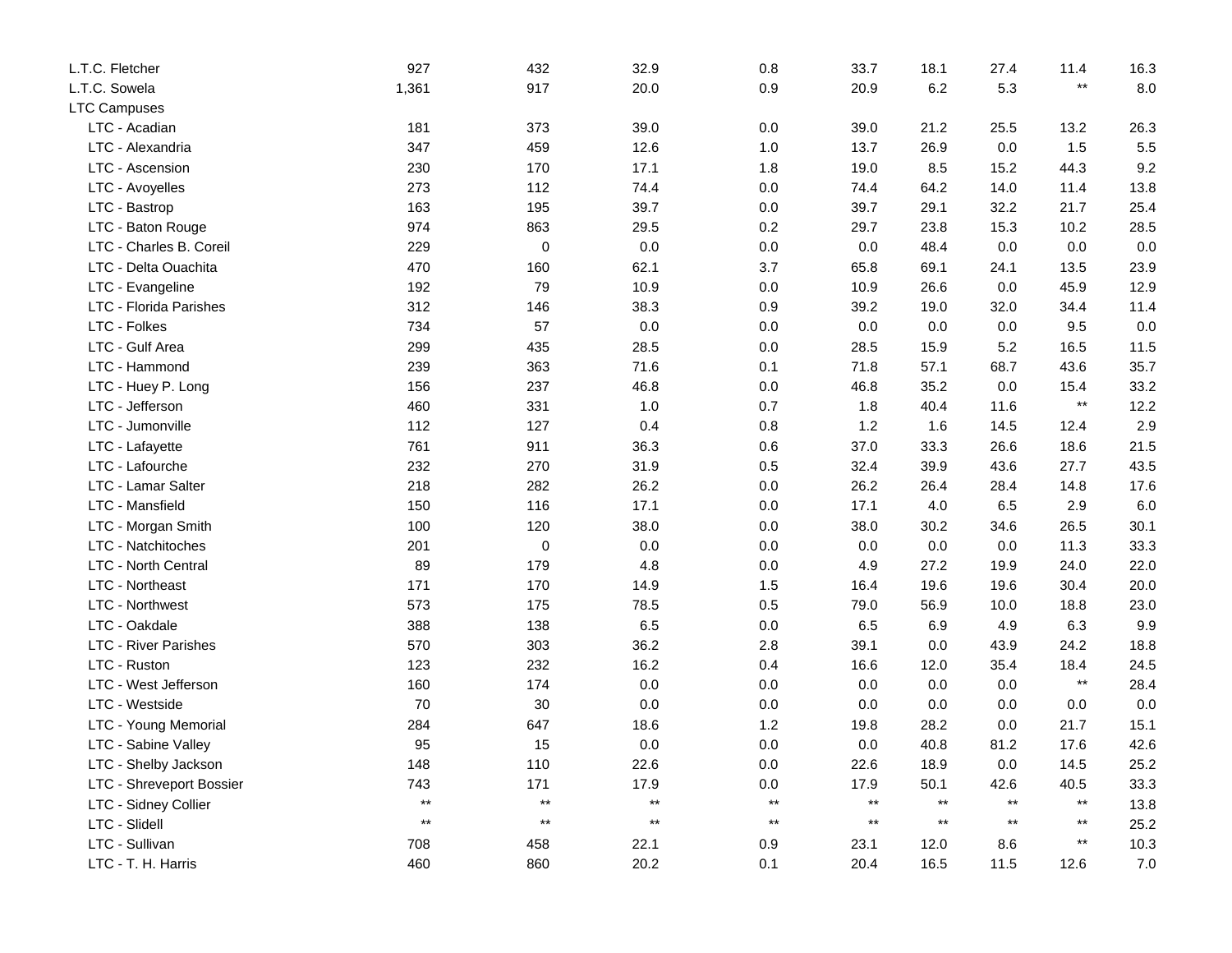| Tallulah/M. Surles<br>$T^{\sim}$<br>$-107$ | $\sim$ | ־פו<br>ں ا<br>$\sim$ | 84.7 | 0.0 | 84.7<br>$\sim$ $\sim$ | 0.0  | 30.4 | 47.1 | 63.5 |
|--------------------------------------------|--------|----------------------|------|-----|-----------------------|------|------|------|------|
| $T^{\wedge}$<br>Teche Area<br>- 15         | 363    | 634                  | 30.7 | 0.6 | 31<br>הו ט            | 26.6 | 40.4 | 27.3 | .    |

\*DOES NOT INCLUDE SATURDAY CLASSES

\*\*NOT AVAILABLE